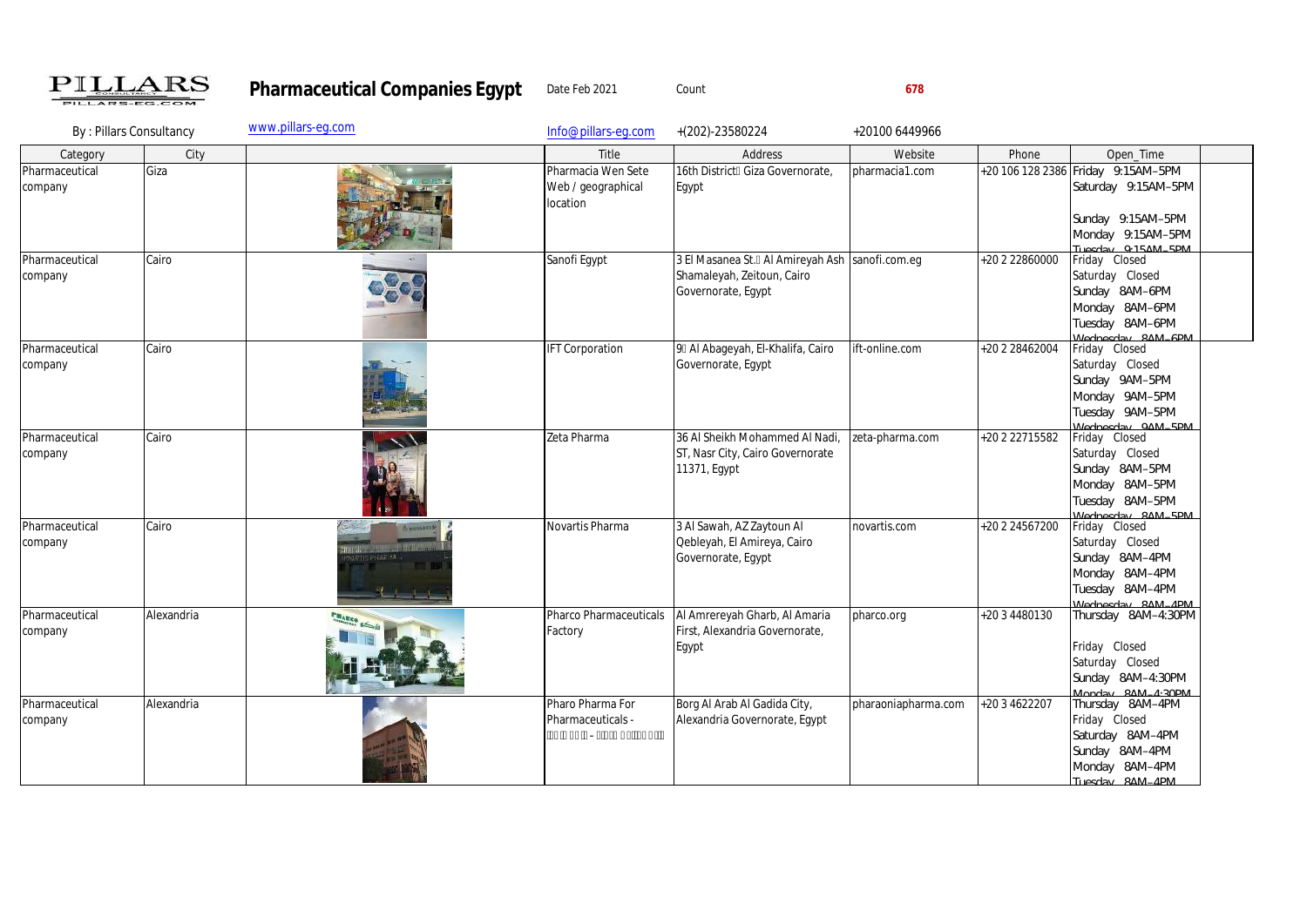| Pharmaceutical<br>company | Cairo      |                                         | Amoun Pharmaceutical                                                         | Al Obour, Al<br>Qalyubia Governorate, Egypt                                                     | amoun.com         | +20 2 46100040 | Thursday 9AM-5PM<br>Friday Closed<br>Saturday Closed<br>Sunday 9AM-5PM<br>Monday 9AM-5PM<br>Tuesday QAM_5PM   |
|---------------------------|------------|-----------------------------------------|------------------------------------------------------------------------------|-------------------------------------------------------------------------------------------------|-------------------|----------------|---------------------------------------------------------------------------------------------------------------|
| Pharmaceutical<br>company | Cairo      |                                         | Riva Pharma                                                                  | Rd. 6 Al Wafaa WA Al Amal, Nasr<br>City, Cairo Governorate, Egypt                               | rivapharma.com    | +20 2 22709936 | Friday Open 24 hours<br>Saturday Open 24<br>hours<br>Sunday Open 24 hours<br>Monday Open 24 hours             |
| Pharmaceutical<br>company | Zagazig    |                                         | Egyptian International<br>Pharmaceutical<br>Industries Company -<br>EIPICO 1 | Ash Sharqia<br>b <sub>1</sub><br>Governorate 44629, Egypt                                       | eipico.com.eg     | +20 55 4499199 | Friday Closed<br>Saturday Closed<br>Sunday 8AM-5PM<br>Monday 8AM-5PM<br>Tuesday 8AM-5PM<br>Madnasday 8AM 5DM  |
| Pharmaceutical<br>company | Cairo      | <b>BAAA ALIITTITTITTI AR</b><br>dnspine | Inspire Pharma                                                               | 5 El-Tahrir, Al Matar, El Nozha,<br>Cairo Governorate, Egypt                                    |                   |                | Friday Closed<br>Saturday Closed<br>Sunday 9AM-5PM<br>Monday 9AM-5PM<br>Tuesday 9AM-5PM<br>Mednesday QAM_5PM  |
| Pharmaceutical<br>company | Cairo      |                                         | Sedico Pharmaceutical                                                        | 1st Industrial Zone 6th OF<br><b>OCTOBER</b> Giza District, Giza<br>Governorate, Egypt          | sedico.net        | +20 2 38331590 | Thursday 8AM-4PM<br>Friday Closed<br>Saturday Closed<br>Sunday 8AM-4PM<br>Monday 8AM-4PM<br>Tuesday 8AM_4PM   |
| Pharmaceutical<br>company | Cairo      | $\sqrt{3}$                              | The Nile For<br>Pharmaceuticals &<br><b>Chemical Industries</b>              | Al Sawah, AZ Zaytoun Al<br>Qebleyah, Zeitoun, Cairo<br>Governorate, Egypt                       | nilepharma.com.eg | +20 2 22571725 | Friday Closed<br>Saturday 8AM-3PM<br>Sunday 8AM-3PM<br>Monday 8AM-3PM<br>Tuesday 8AM-3PM<br>Mednesday 8AM_3PM |
| Pharmaceutical<br>company | Cairo      |                                         | EVA PHARMA HARAM<br><b>FACILITY</b>                                          | El-Sadat, Al Haram, Giza<br>Governorate, Egypt                                                  | evapharma.com     | +20 2 37764200 | Friday Closed<br>Saturday Closed<br>Sunday 8AM-5PM<br>Monday 8AM-5PM<br>Tuesday 8AM-5PM<br>Wednesday 8AM_5DM  |
| Pharmaceutical<br>company | Cairo      |                                         | Chemical Industries<br>Development Company                                   | Al Omraneyah Al Gharbeyah, El<br>Omraniya, Giza Governorate,<br>Egypt                           | cid-pharma.com    | +20 2 35850297 | Thursday 8AM-3PM<br>Friday Closed<br>Saturday 8AM-3PM<br>Sunday 8AM-3PM<br>Monday 8AM-3PM<br>Tuesday 8AM 3DM  |
| Pharmaceutical<br>company | Alexandria | ,,,,,,,,,,,,,,,,                        | Alexandry Company for<br>Medicine and Cemical<br>Indast*                     | As Soyouf Qebli (Include Izbat<br>Derbanah), Qesm Al Montazah,<br>Alexandria Governorate, Egypt | alexcopharma.net  | +20 3 4861920  | Friday Closed<br>Saturday 8AM-3PM<br>Sunday 8AM-3PM<br>Monday 8AM-3PM<br>Tuesday 8AM-3PM<br>Madnasday 8AM 3DM |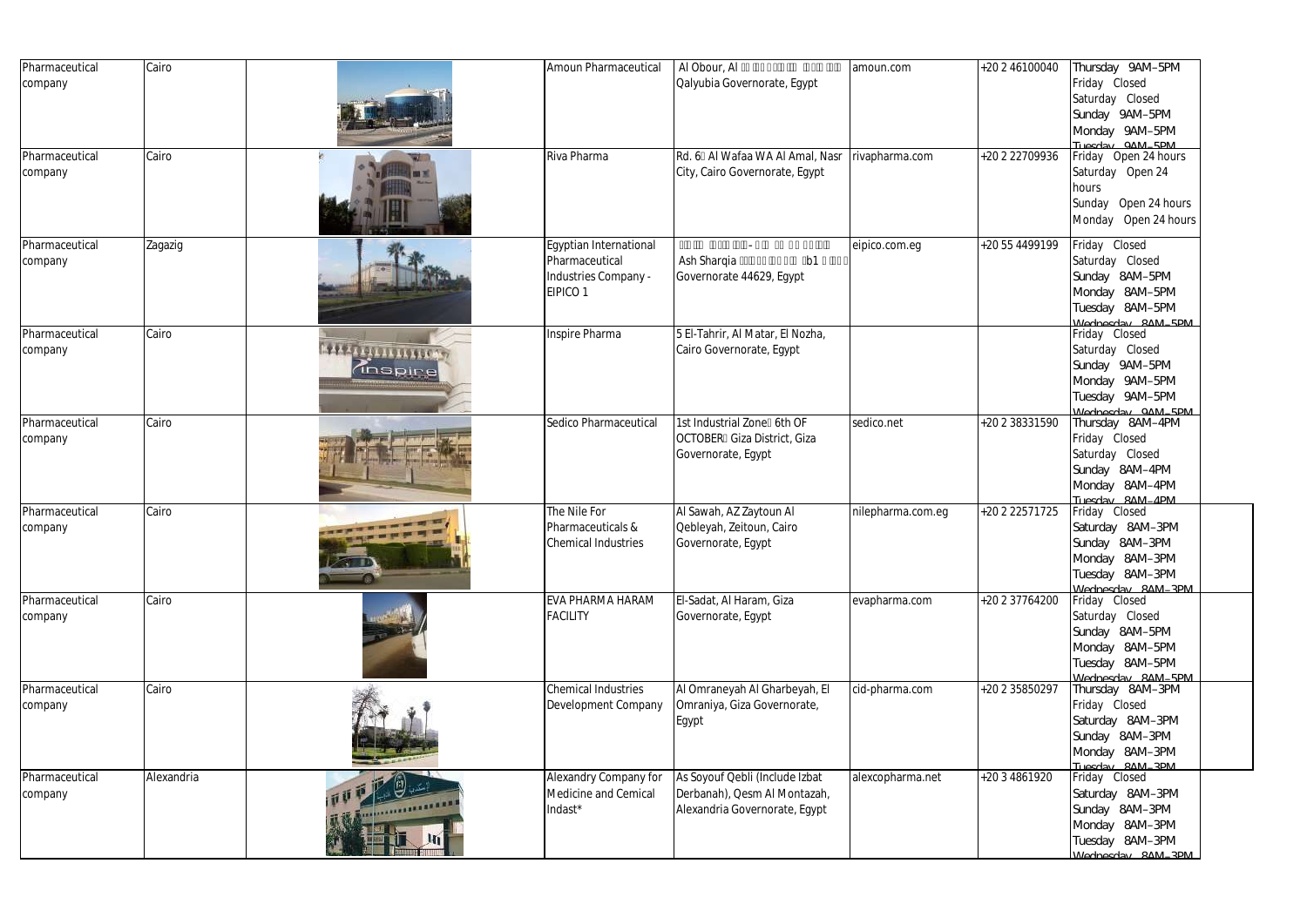| Pharmaceutical<br>company | Cairo      |                                                            | Evapharma                                | Sayed Abdeen Ln, Al Fawalah,<br>Abdeen, Cairo Governorate, Egypt                                                 | evapharma.com      | +20 122 914 1316 Friday Closed | Saturday Closed                                                                                                               |  |
|---------------------------|------------|------------------------------------------------------------|------------------------------------------|------------------------------------------------------------------------------------------------------------------|--------------------|--------------------------------|-------------------------------------------------------------------------------------------------------------------------------|--|
|                           |            |                                                            |                                          |                                                                                                                  |                    |                                | Sunday 8:30AM-5PM<br>Monday 8:30AM-5PM<br>Tuesday 8:30AM-5PM<br><i><u>Mednesday</u></i>                                       |  |
| Pharmaceutical<br>company | Alexandria |                                                            | <b>Borg Pharmaceutical</b><br>Industries | Area 3, 3rd Industrial Zone NEW<br>BORG EL ARAB Borg AI Arab AI<br>Gadida City, Alexandria<br>Governorate, Egypt | borg-pharma.com    | +20 3 4622152                  |                                                                                                                               |  |
| Pharmaceutical<br>company | Cairo      |                                                            | $\overline{\phantom{a}}$                 | Giza Governorate, Egypt                                                                                          | globalnapi.com     | +20 2 38202152                 | Friday Closed<br>Saturday Closed<br>Sunday 7:30AM-4PM<br>Monday 7:30AM-4PM<br>Tuesday 7:30AM-4PM<br>Wednesday                 |  |
| Pharmaceutical<br>company | Giza       |                                                            | Pfizer                                   | 147 El Tahrir, Ad Doqi A, Dokki,<br>Giza Governorate, Egypt                                                      | pfizer.com         | +20 114 200 5550               | Friday Closed<br>Saturday Closed<br>Sunday<br>8:30AM-4:30PM<br>Monday<br>Q: 2000017.30001                                     |  |
| Pharmaceutical<br>company | Cairo      |                                                            | Egyptian Company For<br>Pharmaceutical   | 1353 Corniche El Nil Shobra,<br>Elsahel, Cairo Governorate, Egypt                                                | eptc-egydrug.com   | +20 2 22250000                 | Friday Closed<br>Saturday 8AM-3PM<br>Sunday 8AM-3PM<br>Monday 8AM-3PM<br>Tuesday 8AM-3PM<br>Mednesday 84M_3PM                 |  |
| Pharmaceutical<br>company | Cairo      | <b>SEP AT-</b>                                             | Egypt Otsuka                             | <b>B3</b><br>Cairo Governorate<br>Egypt                                                                          | yellowpages.com.eg |                                | +20 120 440 1492 Thursday 8AM-5PM<br>Friday Closed<br>Saturday 8AM-5PM<br>Sunday 8AM-5PM<br>Monday 8AM-5PM<br>Tuesday 8AM_5PM |  |
| Pharmaceutical<br>company | Zagazig    | $m$ ninininin<br>,,,,,,,,,,,<br><b>ATTENTION ENGINEERS</b> | Pharma Swede - Egypt                     | b3 10th of<br>Rammadan First, Ash Sharqia<br>Governorate, Egypt                                                  | pharmaswede.com    | +20 55 4500105                 | Thursday<br>8AM-4:45AM<br>Friday Closed<br>Saturday Closed<br>Sunday 8AM-3:15PM<br>Monday 8AM 515AM                           |  |
| Pharmaceutical<br>company | Alexandria |                                                            | Egypt for Medicine<br>Commerce           | Ghait Al Enab Gharb, Karmouz,<br>Alexandria Governorate, Egypt                                                   |                    |                                |                                                                                                                               |  |
| Pharmaceutical<br>company | Alexandria |                                                            | Ibn Sina Pharma                          | Montaza 2, Alexandria<br>Governorate, Egypt                                                                      | ibnsina-pharma.com |                                | Thursday Open 24<br>hours<br>Friday Open 24 hours<br>Saturday Open 24<br>hours<br>Sunday Open 24 hours                        |  |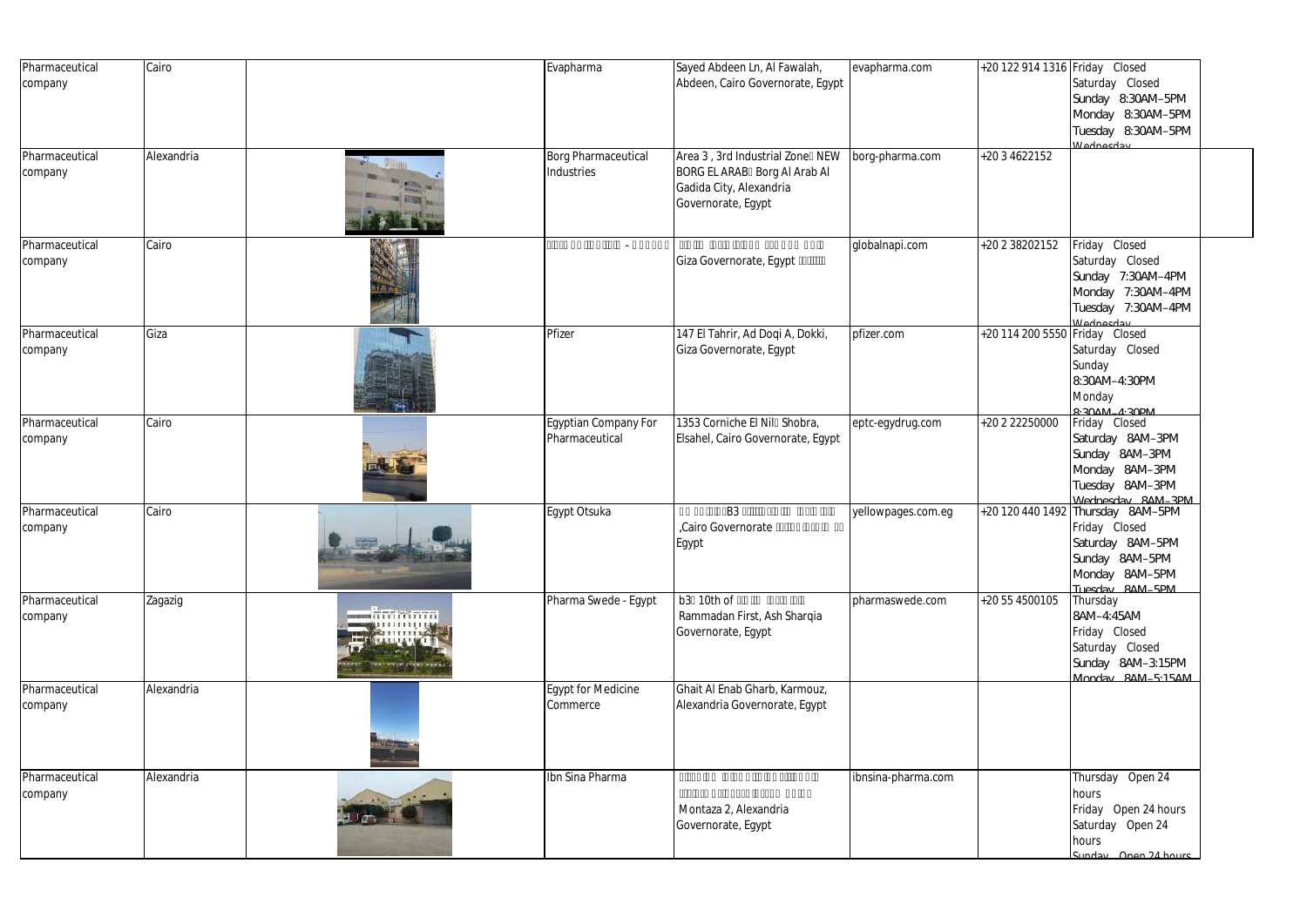| Pharmaceutical<br>company | Alexandria | Fibco                                           | Moharam Bek, Alexandria<br>Governorate, Egypt                                                                                                                           | fipco-egypt.com  | +20 3 4958330  | Friday Open 24 hours<br>Saturday Closed<br>Sunday Closed<br>Monday Open 24 hours                                                       |
|---------------------------|------------|-------------------------------------------------|-------------------------------------------------------------------------------------------------------------------------------------------------------------------------|------------------|----------------|----------------------------------------------------------------------------------------------------------------------------------------|
| Pharmaceutical<br>company | Cairo      | Marcyrl Pharmaceutical<br>Industeries           | The West Extension, Block 20005<br>Cairo Governorate, Egypt                                                                                                             |                  | +20 2 46651641 | Tuesday Open 24 hours<br>Friday Closed<br>Saturday Closed<br>Sunday 8AM-4:30PM<br>Monday 8AM-4:30PM<br>Tuesday 8AM-4:30PM<br>Wadnasday |
| Pharmaceutical<br>company | Cairo      | Rameda                                          | Egypt                                                                                                                                                                   | ramedapharma.com | +20 2 37613046 |                                                                                                                                        |
| Pharmaceutical<br>company | Cairo      | Pharco Pharmaceutical                           | 2 Mohamed Roshdy St.<br>DOWNTOWN Abdeen, Cairo<br>Governorate, Egypt                                                                                                    | pharco.org       | +20 2 23920365 | Friday Open 24 hours<br>Saturday Open 24<br>hours<br>Sunday Open 24 hours<br>Open 24 hours<br>Monday                                   |
| Pharmaceutical<br>company | Cairo      | Merck Ltd. /Merck<br>biopharma                  | Merck Ltd. - Egypt   Building 4<br>Section 1150 End of Abdel Hamid<br>Badawi St Sheraton Buildings<br>District   Post code: 11361   Cairo<br>, Cairo Governorate, Eqypt | merckgroup.com   | +20 2 22686614 | Friday Closed<br>Saturday Closed<br>Sunday 9AM-5PM<br>Monday 9AM-5PM<br>Tuesday 9:30AM-5PM<br>Mednesday QAM_5PM                        |
| Pharmaceutical<br>company | Zagazig    | Delta Pharmaceutical<br>Industries Delta Pharma | Industrial Zone B4 10th OF<br>RAMADAN EL SHARKEYA Egypt                                                                                                                 | deltapharma.eq   | +20 55 4501324 | Thursday 8AM-5PM<br>Friday Closed<br>Saturday Closed<br>Sunday 8AM-5PM<br>Monday 8AM-5PM<br>Tuesday 8AM_5PM                            |
| Pharmaceutical<br>company | Assiut     | <b>CID Pharmaceutical</b><br>Factory            | Al Hamraa Ath Thaneyah, Al Fath,<br>Assiut Governorate, Egypt                                                                                                           | cid-pharma.com   | +20 88 2376750 | Friday Closed<br>Saturday 8AM-3PM<br>Sunday 8AM-3PM<br>Monday 8AM-8PM<br>Tuesday 8AM-8PM<br>Mednesday 8AM_8PM                          |
| Pharmaceutical<br>company | Cairo      | Global Napi<br>Pharmaceuticals                  | 207 Ramses, Al Qbeisi, Daher,<br>Cairo Governorate, Egypt                                                                                                               | globalnapi.com   | +20 2 25888001 | Friday Closed<br>Saturday<br>8:30AM-4:30PM<br>Sunday<br>8:30AM-4:30PM<br>Monday                                                        |
| Pharmaceutical<br>company | Cairo      | Hi Pharm                                        | 13019 El Obour City, 1st<br>Industrial Zone Cairo Cairo<br>Governorate 11341, Egypt                                                                                     | hipharm-eg.com   | +20 2 44810006 | Friday Closed<br>Saturday Closed<br>Sunday<br>8:30AM-4:30PM<br>Monday<br>$Q_1$ 2011 1 1 2001 1                                         |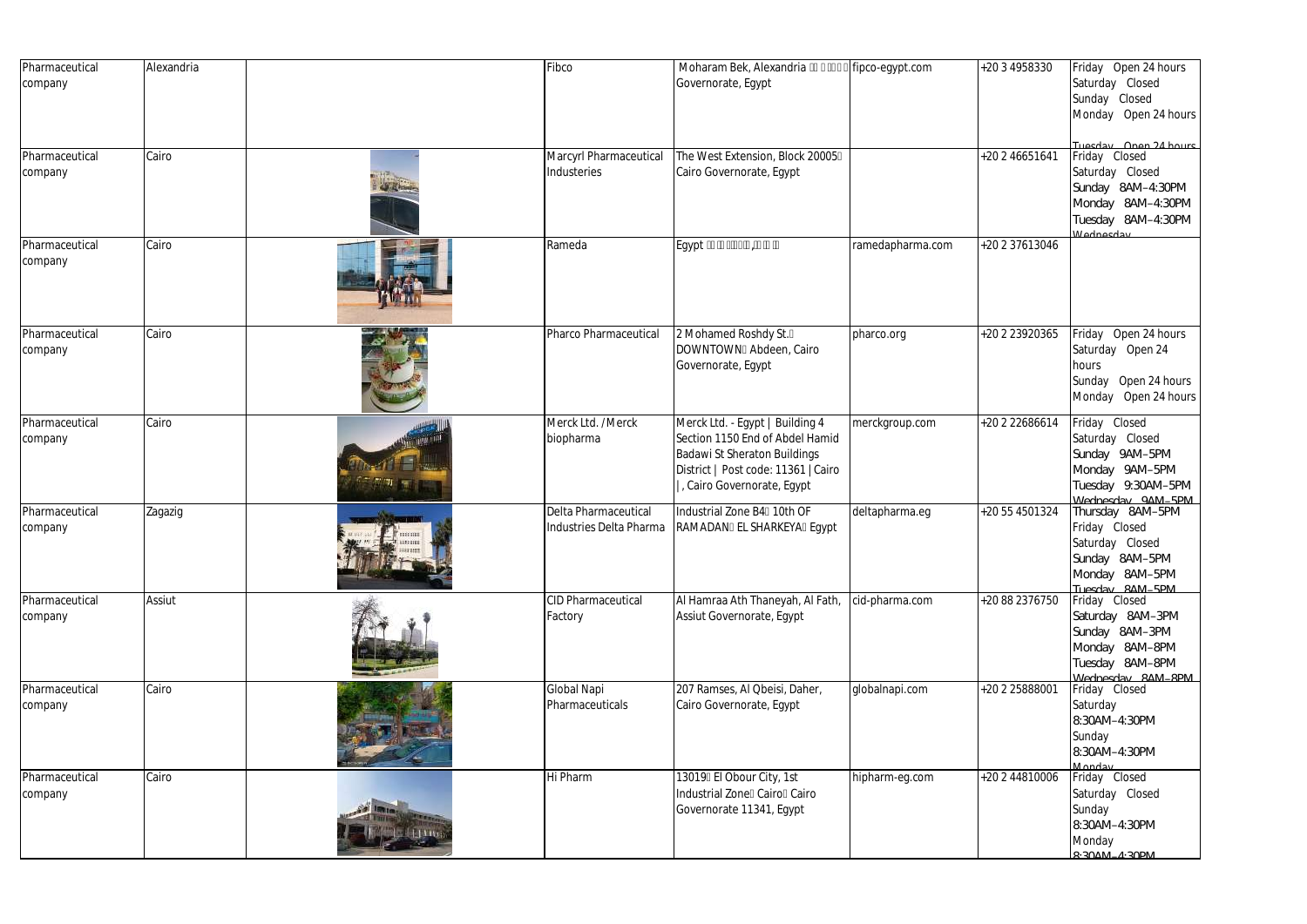| Pharmaceutical<br>company | Cairo               | October Pharma                                    | 1st Industrial Zone 6th OF<br>OCTOBER Giza District, Giza<br>Governorate, Egypt                                                  | octoberpharma.com  | +20 2 38330652   | Friday Closed<br>Saturday Closed<br>Sunday 8AM-6PM<br>Monday 8AM-6PM<br>Tuesday 8AM-6PM<br>Mednesday 8AM_6PM                |
|---------------------------|---------------------|---------------------------------------------------|----------------------------------------------------------------------------------------------------------------------------------|--------------------|------------------|-----------------------------------------------------------------------------------------------------------------------------|
| Pharmaceutical<br>company | El Mahalla El Kubra | Multipharma For<br>Pharmaceuticals &<br>Chemicals | Kafr Essam,<br>93<br>Tanta, Gharbia Governorate, Egypt                                                                           | multipharma-eg.com | +20 40 3386029   |                                                                                                                             |
| Pharmaceutical<br>company | Giza                | AstraZeneca                                       | Al Giza<br>Desert, Giza Governorate, Egypt                                                                                       | astrazeneca.com    | +20 100 448 9994 | Friday Closed<br>Saturday Open 24<br>hours<br>Open 24 hours<br>Sunday<br>Open 24 hours<br>Monday                            |
| Pharmaceutical<br>company | Alexandria          | Amriya Pharmaceuticals                            | KM 25th Cairo - Alexandria Desert<br>Rd, Al Agamy Al Qebleyah (Umm<br>Zaghyo), Al Amaria First,<br>Alexandria Governorate, Egypt | pharco.org         | +20 3 4701001    | Thursday 8AM-4:30PM<br>Friday Closed<br>Saturday Closed<br>Sunday 8AM-4:30PM<br>Manday 84M_4.30PM                           |
| Pharmaceutical<br>company | Cairo               | Nerhadou International                            | Second 6th of October, Giza<br>Governorate, Egypt                                                                                | nerhadou.com       | +20 2 38243180   | Friday Closed<br>Saturday Closed<br>Sunday 8AM-5PM<br>Monday 8AM-5PM<br>Tuesday 8AM-5PM<br><i>Mednesday</i> 84M_5PM         |
| Pharmaceutical<br>company | Giza                |                                                   | GlaxoSmithKline Giza site Nazlet Al Batran, Al Haram, Giza<br>Governorate, Egypt                                                 | gsk.com            |                  | Friday Closed<br>Saturday Closed<br>Sunday<br>7:30AM-4:30PM<br>Monday<br>7.304 M A.30PM                                     |
| Pharmaceutical<br>company | Giza                | Hikma Pharma                                      | Street 7, Second 6th of October,<br>Giza Governorate, Egypt                                                                      | hikma.com          |                  |                                                                                                                             |
| Pharmaceutical<br>company | Cairo               | GSK                                               | Galaxo, Berket an Nasr, Al Salam<br>First, Cairo Governorate, Egypt                                                              | gsk.com            | +20 2 22777000   | Friday Closed<br>Saturday Closed<br>Sunday<br>7:30AM-4:30PM<br>Monday<br>7.301111130011                                     |
| Pharmaceutical<br>company | Zagazig             | Minapharm<br>Pharmaceuticals -<br>Factory         | Malek Mena St, 10th of<br>Rammadan Second, Cairo<br>Governorate, Egypt                                                           | minapharm.com      | +20 55 4412157   | Friday Closed<br>Saturday Closed<br>Sunday 8AM-4:30PM<br>Monday 8AM-4:30PM<br>Tuesday 8AM-4:30PM<br><i><u>Madnasday</u></i> |